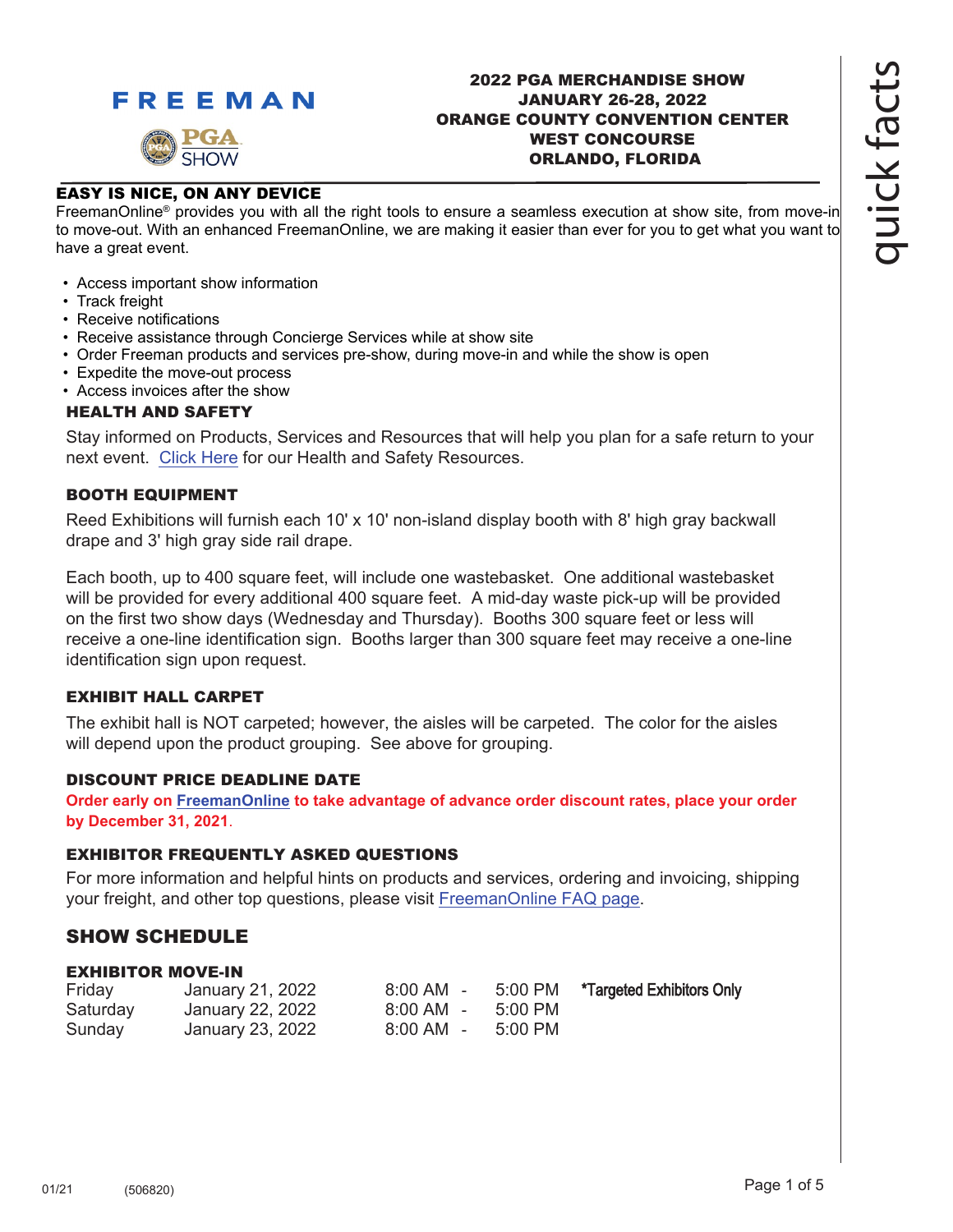| Monday<br>Tuesday                                                   | January 24, 2022<br>January 25, 2022                                         | 8:00 AM -<br>8:00 AM -                             | 5:00 PM<br>8:00 PM                         |
|---------------------------------------------------------------------|------------------------------------------------------------------------------|----------------------------------------------------|--------------------------------------------|
| <b>EXHIBIT HOURS</b><br>Wednesday<br>Thursday<br>Friday             | January 26, 2022<br>January 27, 2022<br>January 28, 2022                     | 8:30 AM -<br>8:30 AM -<br>8:30 AM -                | 6:00 PM<br>6:00 PM<br>3:00 PM              |
| <b>EXHIBITOR MOVE-OUT</b><br>Friday<br>Saturday<br>Sunday<br>Monday | January 28, 2022<br>January 29, 2022<br>January 30, 2022<br>January 31, 2022 | $3:00$ PM $-$<br>8:00 AM -<br>8:00 AM -<br>8:00 AM | 10:00 PM<br>5:00 PM<br>5:00 PM<br>12:00 PM |

# EXHIBITOR SERVICE HOURS

Our Exhibitor Services team will be available from 8am - 5pm from the first day of Exhibitor Move-in to the last day of Exhibitor Move-out. Hours may be extended the day before show open and the day of show close to assist with additional exhibitor needs.

# DISMANTLE AND MOVE-OUT INFORMATION

All exhibitor materials must be removed from the exhibit facility by **Monday, January 31, 2022 at 12:00 PM.** 

To ensure all exhibitor materials are removed from the exhibit facility by the Exhibitor Move-Out deadline, please have all carriers check-in by **Monday, January 31, 2022 at 8:00 AM**.

# POST SHOW PAPERWORK AND LABELS

Our Exhibitor Support Department will gladly prepare your outbound Material Handling Agreement and labels in advance. Complete the Outbound Shipping form and your paperwork will be available at show site. Be sure your carrier knows the company name and booth number when making arrangements for shipping your exhibit at the close of the show.

# EXCESSIVE TRASH AND BOOTH ABANDONMENT

Any excessive trash which consists of display materials, carpet, padding, crates and/or pallets will be disposed of and charged both a handling fee and disposal fee during move-in. Excessive booth materials and/or literature left in the booth at the end of the published exhibitor move-out that is not labeled for an outbound shipment will be considered abandoned and deemed as trash. The exhibitor will be charged for the removal and disposal of these items. Charges may include Installation & Dismantle Labor, Forklift/Rigging Labor, and/or Dumpster Fee. Please call our Exhibitor Support Department at (888) 508-5054 for a quote.

# SERVICE CONTRACTOR CONTACTS / INFORMATION:

# FREEMAN

(888) 508-5054 ExhibitorSupport@freeman.com FREEMAN EVENT TECHNOLOGY (800) 868-6886 EventTechServices@freeman.com

# FREEMAN EXHIBIT TRANSPORTATION

(800) 995-3579 Toll Free US & Canada or +1 (512) 982-4187 or +1 (817) 607-5183 Local & International Shipping Services or fax +1 (469) 621-5810 or email exhibit.transportation@freeman.com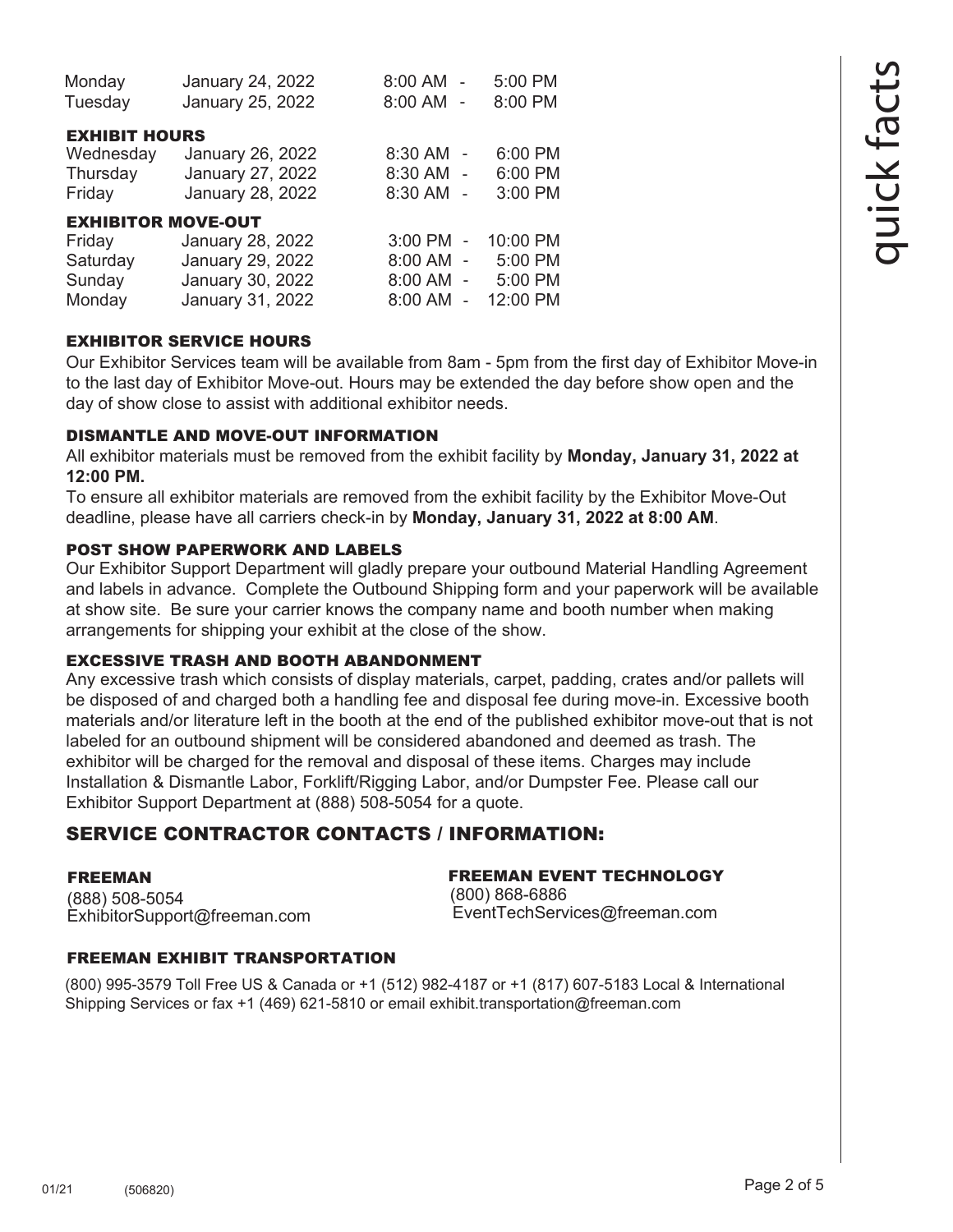#### FREEMAN ONLINE®

**Take advantage of discount pricing by ordering online at [FreemanOnline](https://www.freemanco.com/store?utm_source=Forms&utm_medium=PDF) by December 31, 2021.** Using the enhanced Freeman Online, you will enjoy easy access to added features and functions as well as the high caliber of Freeman services you've come to expect - **before, during** and **after** your show.

To place online orders you will be required to enter your unique Username and Password. If this is your first time to use Freeman Online, click on the "**Create an Account**" link. To access Freeman Online without using the email link, visit [FreemanOnline.](https://www.freemanco.com/store?utm_source=Forms&utm_medium=PDF) 

If you need assistance with Freeman Online please call Exhibitor Support at (888) 508-5054 Toll Free US & Canada or +1 (512) 982-4186 or +1 (817) 607-5000 Local & International.

### SHIPPING INFORMATION

Warehouse Shipping Address:

Exhibiting Company Name / Booth # \_\_\_\_\_\_\_\_\_ **2022 PGA MERCHANDISE SHOW** C/O FREEMAN 10088 GENERAL DR, ORLANDO, FL 32824

**Please be aware the Freeman Advance Warehouse will be closed on December 23-24, 2021 and on January 03, 2022 in observance of the holidays.**

**Please do not ship perishable material to the Freeman Advance Warehouse. Freeman does not provide temperature-controlled storage or shipping servcies from the Advance Warehouse.**

Freeman will accept crated, boxed or skidded materials beginning Wednesday, December 22, 2021, at the above address. **Material arriving after January 14, 2022 will be received at the warehouse with an additional after deadline charge.** Please note that the Freeman Warehouse does not accept uncrated freight (loose, pad-wrapped material and/or unskidded machinery), COD shipments, hazardous materials, freight requiring refrigerated or frozen storage, a single piece of freight weighing more than 5,000 pounds or a single piece of freight beyond the dimensions of 108" H x 93" W. Warehouse materials are accepted at the warehouse Monday through Friday between the hours of 8:00 AM - 4:30 PM. Certified weight tickets must accompany all shipments. If required, provide your carrier with this phone number: (888) 508-5054.

Show Site Shipping Address:

Exhibiting Company Name / Booth # **2022 PGA MERCHANDISE SHOW** C/O FREEMAN ORANGE COUNTY CONVENTION CENTER 9800 INTERNATIONAL DR, ORLANDO, FL 32819-8111

Freeman will receive shipments at the exhibit facility beginning Friday, January 21, 2022. Shipments arriving before this date may be refused by the facility. Any charges incurred for early freight accepted by the facility are the responsibility of the Exhibitor. Certified weight tickets must accompany all shipments. If required, provide your carrier with this phone number: (888) 508-5054.

### **Please note: All materials received by Freeman are subject to Material Handling Charges and are the responsibility of the Exhibitor. This also applies to items not ordered through the Official Show Vendors. Refer to the material handling form for charges for the service.**

Please be aware that disposal of exhibit properties is not included as part of your material handling charges. Please contact Freeman for your quoted rates and rules applicable to disposal of your exhibit properties.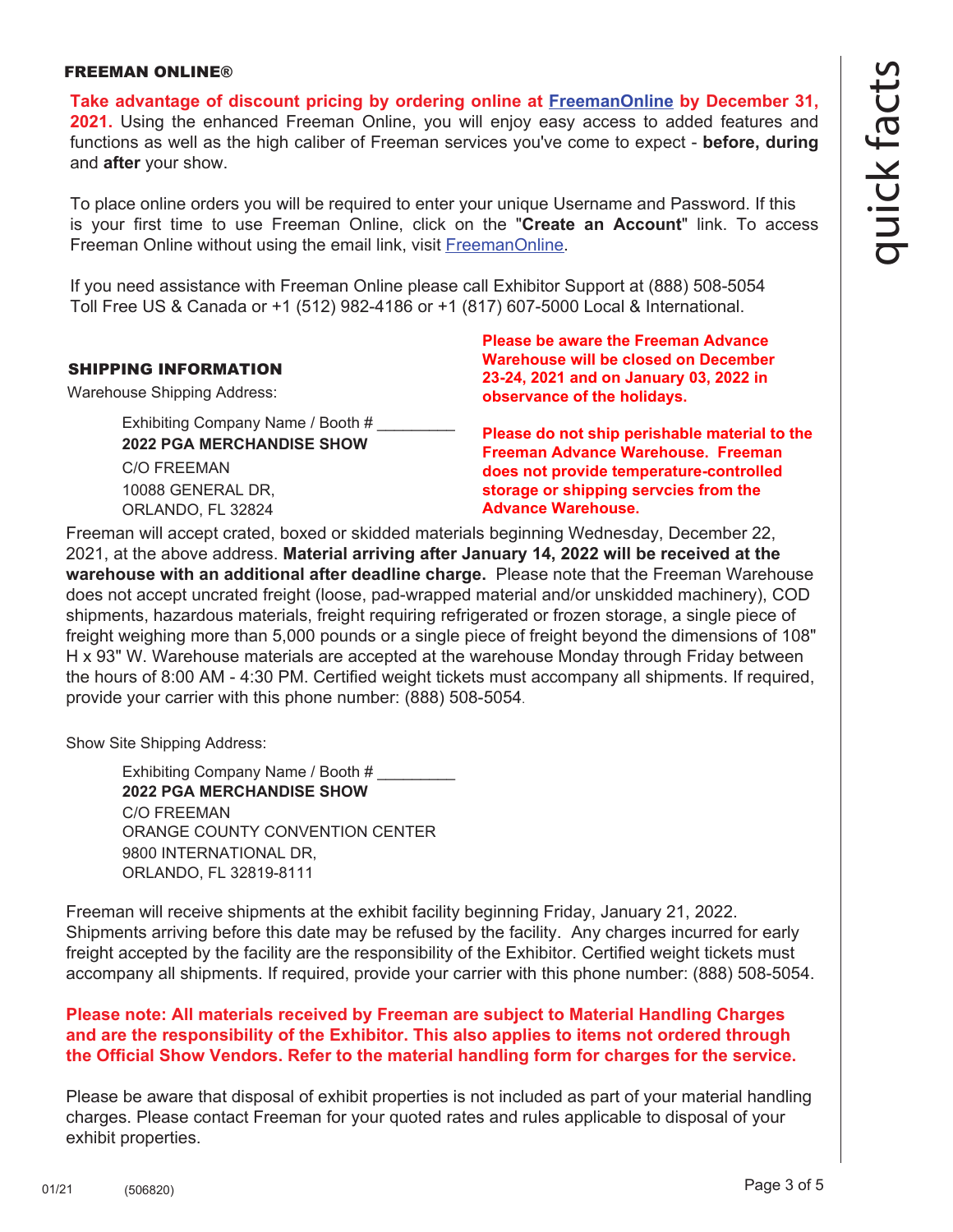### PURCHASE TERMS

Freeman's Terms & Conditions apply to all orders submitted to Freeman for any goods or services, and may be amended without notice. To review the current Purchase Terms, [click here.](https://www.freemanco.com/store/purchase-terms?_ga=2.176437029.1419744130.1584226036-1715307741.1584226036&page=purchaseTerms)

### LABOR INFORMATION

Union Labor may be required for your exhibit installation and dismantle. Please carefully read the UNION RULES AND REGULATIONS to determine your needs. Exhibitors supervising Freeman labor will need to pick up and release their labor at the Freeman Service Center. Refer to the order form under Display Labor for Straight time and Overtime hours.

### ASSISTANCE

We want you to have a successful show. If we can be of assistance, please call Exhibitor Support at (888) 508-5054.

# WE APPRECIATE YOUR BUSINESS!